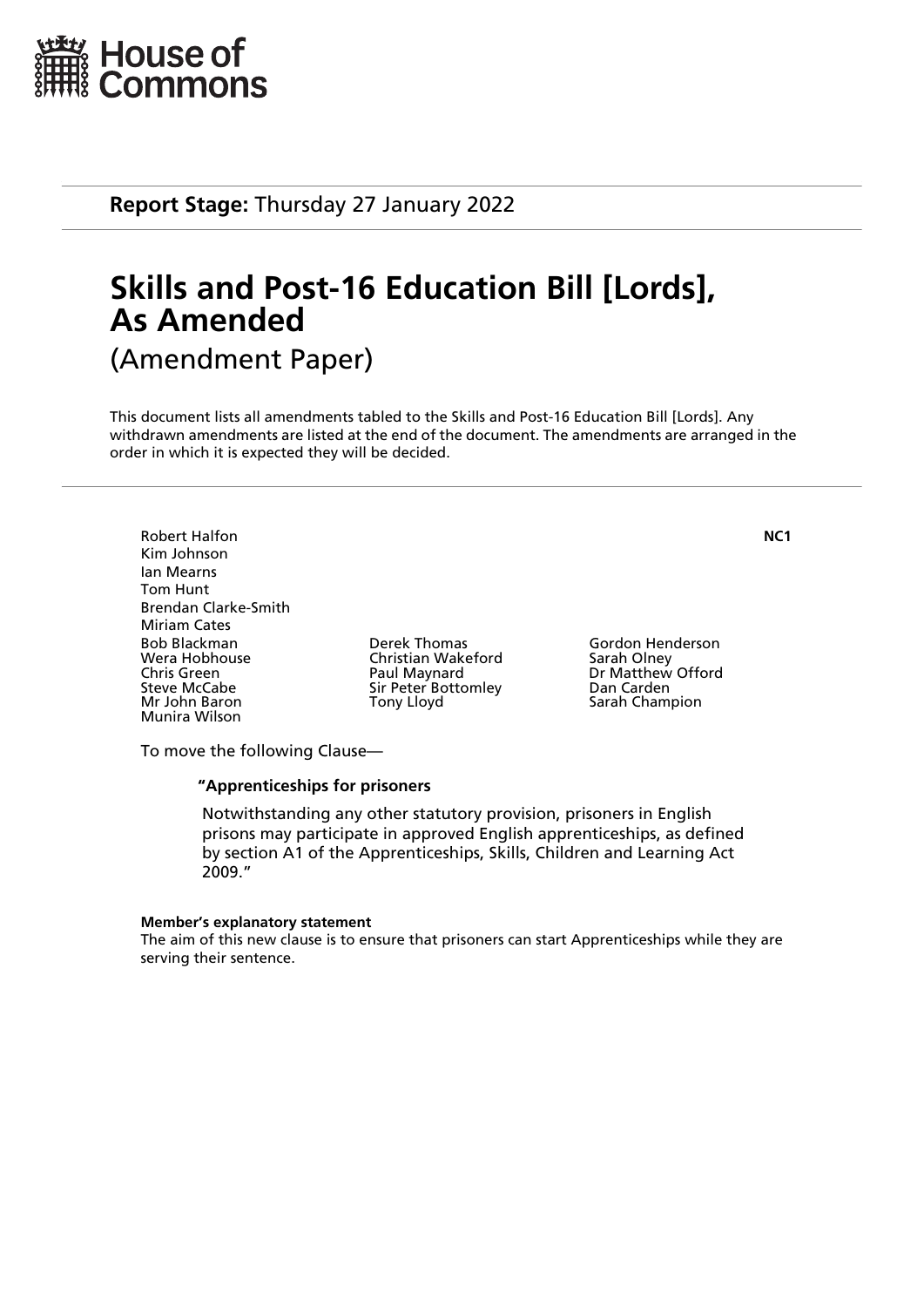| <b>Robert Halfon</b>                                                 |                                                          |                                             | NC <sub>2</sub> |
|----------------------------------------------------------------------|----------------------------------------------------------|---------------------------------------------|-----------------|
| Peter Aldous                                                         |                                                          |                                             |                 |
| <b>Bob Blackman</b>                                                  |                                                          |                                             |                 |
| Derek Thomas                                                         |                                                          |                                             |                 |
| Gordon Henderson                                                     |                                                          |                                             |                 |
| Wera Hobhouse                                                        |                                                          |                                             |                 |
| Christian Wakeford<br>Paul Maynard<br>Mr John Baron<br>Munira Wilson | <b>Miriam Cates</b><br>Sir Peter Bottomley<br>Tony Lloyd | Sarah Olney<br>Dan Carden<br>Sarah Champion |                 |

To move the following Clause—

#### **"Provision of opportunities for education and skills development**

- (1) Any person of any age has the right to free education on an approved course up to Level 3 supplied by an approved provider of further or technical education, if he or she has not already studied at that level.
- (2) Any approved provider must receive automatic in-year funding for any student covered by subsection (1), and supported by the Adult Education Budget, at a tariff rate set by the Secretary of State.
- (3) Any employer receiving apprenticeship funding must spend at least two thirds of that funding on people who begin apprenticeships at Levels 2 and 3 before the age of 25."

#### **Member's explanatory statement**

This new clause would provide for education and skills development up to a Level 3 qualification for any person of any age supplied by an approved provider if they have not already studied at that level.

| <b>Robert Halfon</b><br><b>Bob Blackman</b><br>Derek Thomas |                     |                     | NC3 |
|-------------------------------------------------------------|---------------------|---------------------|-----|
| Gordon Henderson                                            |                     |                     |     |
| Wera Hobhouse                                               |                     |                     |     |
| Christian Wakeford                                          |                     |                     |     |
|                                                             |                     |                     |     |
| Peter Aldous                                                | <b>Miriam Cates</b> | Sarah Olney         |     |
| <b>Chris Green</b>                                          | Paul Maynard        | Sir Peter Bottomley |     |
| Dan Carden                                                  | Mr John Baron       | Tony Lloyd          |     |
| Sarah Champion                                              | Munira Wilson       |                     |     |

To move the following Clause—

#### **"Amendments to section 42B of the Education Act 1997**

- (1) Section 42B of the Education Act 1997 is amended as follows.
- (2) After subsection (1) insert—

"(1A) In complying with subsection (1), the proprietor must give a representative range of education and training providers (including, where reasonably practicable, a university technical college) access to registered pupils on at least three occasions during each of the first, second and third key phase of their education."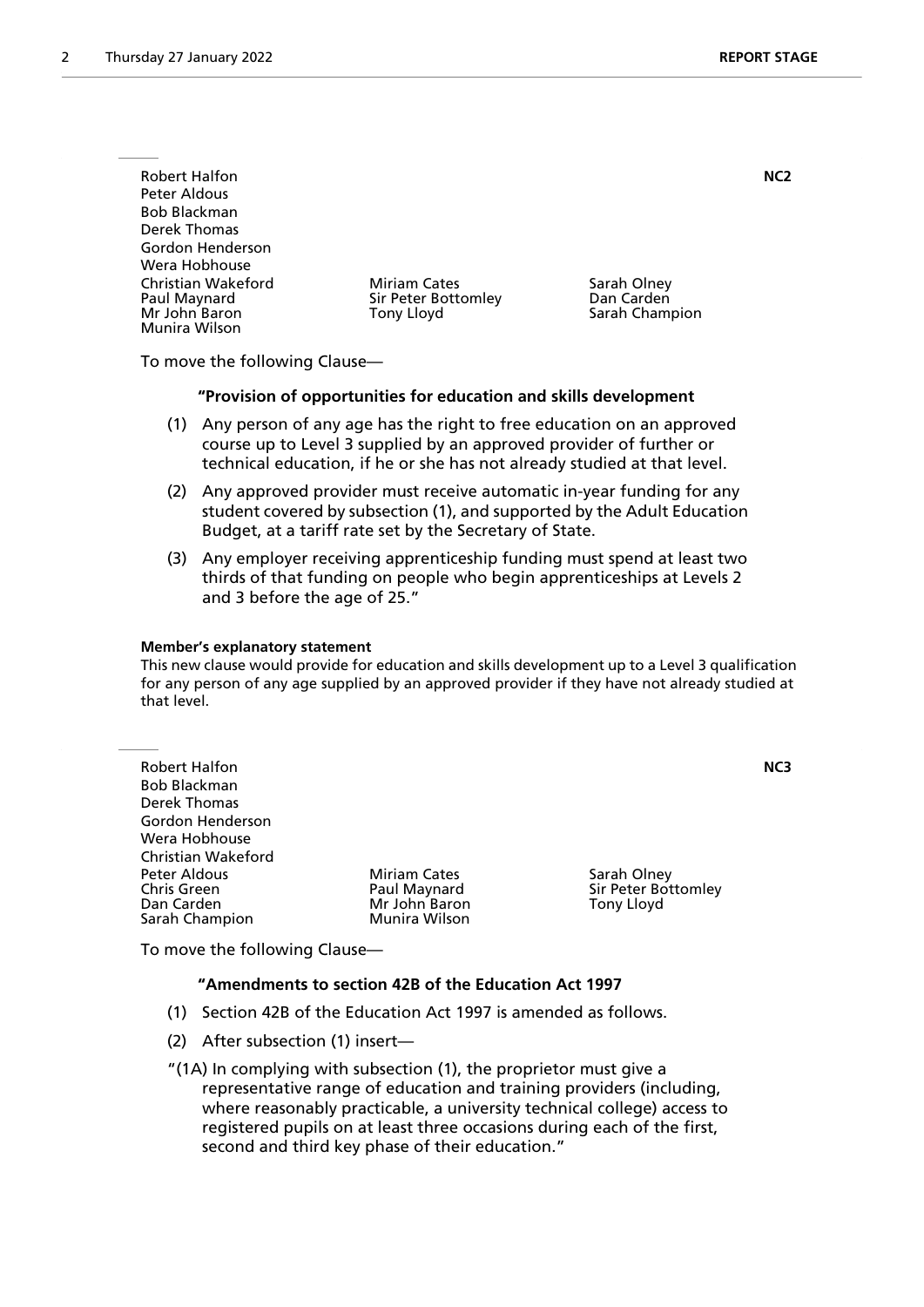(3) After subsection (2) insert—

"(2A) The proprietor of a school in England within subsection (2) must—

- (a) ensure that each registered pupil meets, during both the first and second key phase of their education, with a representative range of education and training providers to whom access is given, and
- (b) ask providers to whom access is given to provide information that includes the following—
	- (i) information about the provider and the approved technical education qualifications or apprenticeships that the provider offers,
	- (ii) information about the careers to which those technical education qualifications or apprenticeships might lead,
	- (iii) a description of what learning or training with the provider is like, and
	- (iv) responses to questions from the pupils about the provider or technical education qualifications and apprenticeships.
- (2B) Access given under subsection (1) must be for a reasonable period of time during the standard school day."
- (4) After subsection (5)(a), insert—
	- "(aa) a requirement to provide access to a representative range of education and training providers to include where practicable a university technical college;"
- (5) In subsection (5)(c), after "access" insert "and the times at which the access is to be given;"
- (6) After subsection (5)(c), insert
	- an explanation of how the proprietor proposes to comply with the obligations imposed under subsection (2A)."
- (7) After subsection (9), insert—

"(9A) For the purposes of this section—

- (a) the first key phase of a pupil's education is the period—
	- (i) beginning at the same time as the school year in which the majority of pupils in the pupil's class attain the age of 13, and
	- (ii) ending with 28 February in the following school year;
- (b) the second key phase of a pupil's education is the period—
	- (i) beginning at the same time as the school year in which the majority of pupils in the pupil's class attain the age of 15, and
	- (ii) ending with 28 February in the following school year;
- (c) the third key phase of a pupil's education is the period
	- beginning at the same time as the school year in which the majority of pupils in the pupil's class attain the age of 17, and
	- (ii) ending with 28 February in the following school year.""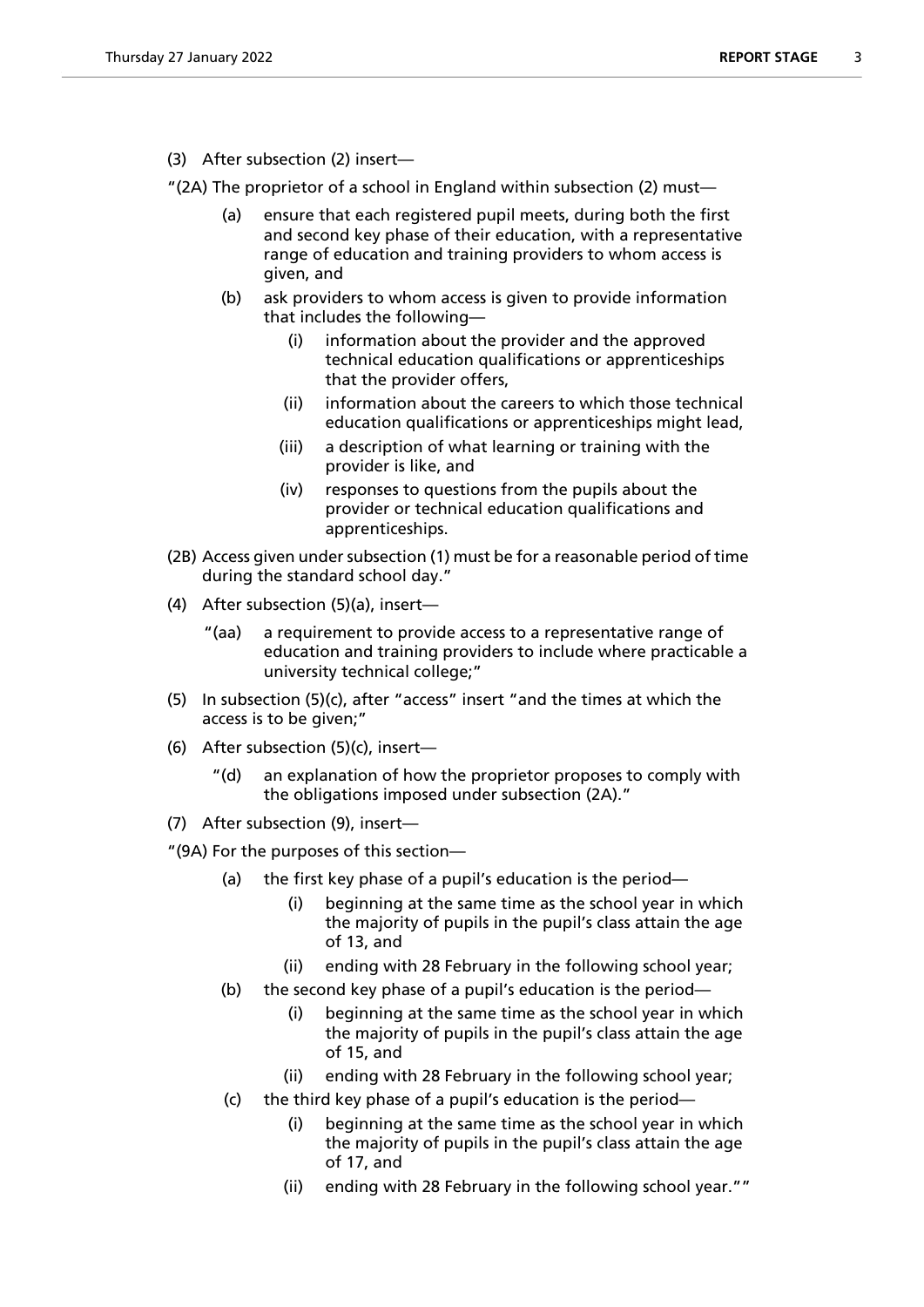#### **Member's explanatory statement**

This new clause is intended to replace Clause 14. This clause will ensure that section 2 of the Technical and Further Education Act 2017, commonly known as the Baker Clause, is legally enforceable.

Chris Skidmore **NC4**

To move the following Clause—

#### **"Green Skills Strategy**

 The Secretary of State must, before the end of the period of 12 months beginning with the day on which this Act is passed, publish a Green Skills Strategy, setting out a plan to support people to attain the skills, capabilities or expertise through higher education, further education or technical education that directly contribute to, or indirectly support, the following—

- (a) compliance with the duty imposed by section 1 of the Climate Change Act 2008 (United Kingdom net zero emissions target),
- (b) adaptation to climate change, or
- (c) meeting other environmental goals (such as restoration or enhancement of the natural environment)."

#### **Member's explanatory statement**

This new clause would require the Secretary of State to publish a national green skills strategy which would set out a plan to support people to attain skills which will directly contribute to or indirectly support climate change and environmental goals.

Peter Aldous **NC5** Chris Skidmore

To move the following Clause—

#### **"Universal Credit conditionality review**

 The Secretary of State must review universal credit conditionality with a view to ensuring that adult learners who are—

- (a) unemployed, and
- (b) in receipt of universal credit

remain entitled to universal credit if they enrol on an approved course for a qualification which is deemed to support them to secure sustainable employment."

#### **Member's explanatory statement**

This new clause is intended to ensure greater flexibility for potential students in receipt of universal credit to take up appropriate training that will better equip them for employment.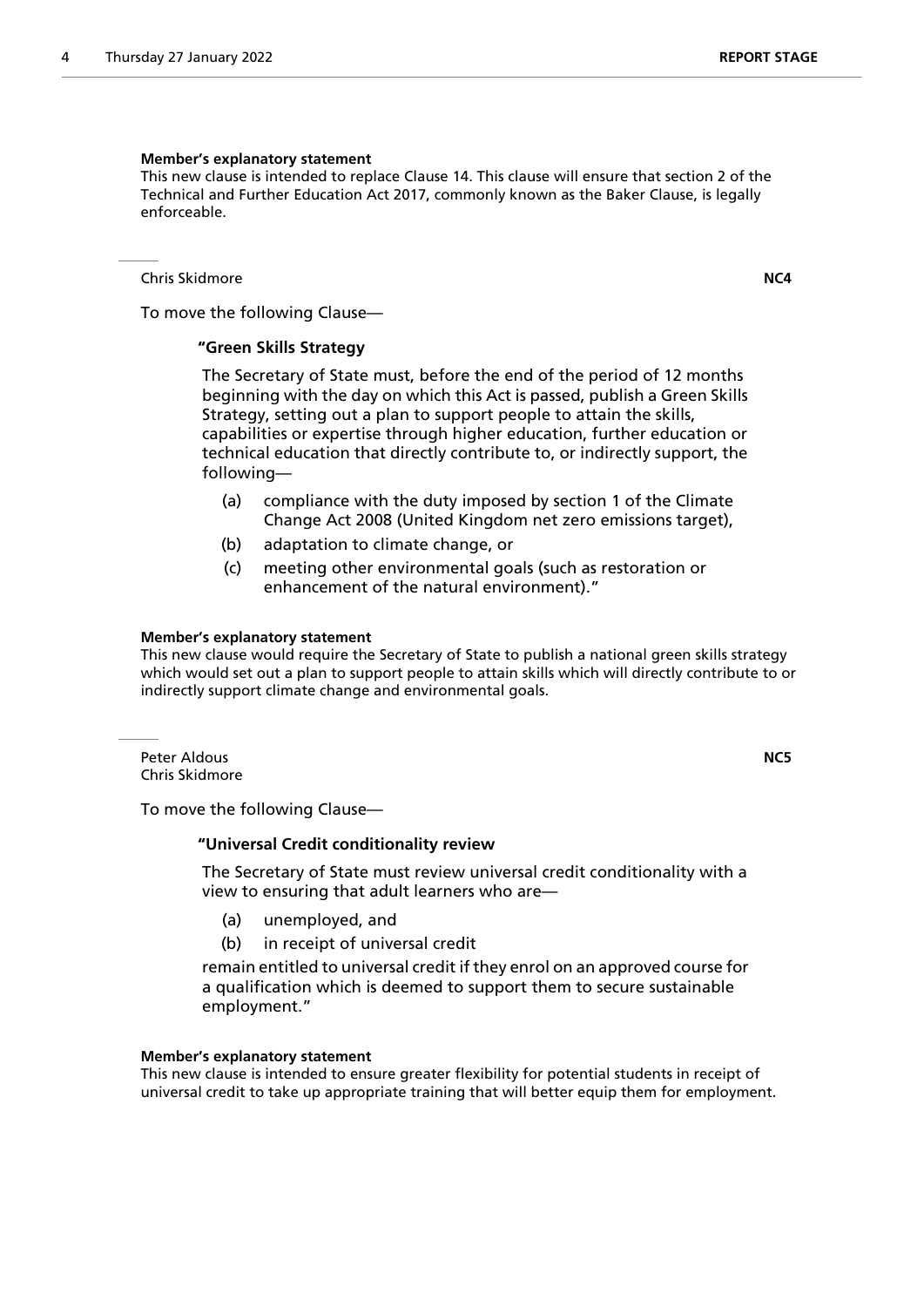Chris Skidmore **NC6**

To move the following Clause—

#### **"Skills levels in England and Wales: review**

- (1) Within one year of the passing of this Act, and each year thereafter, the Secretary of State must prepare and publish a report on overall levels of skills in England and Wales and their economic impact, including regional and demographic breakdowns.
- (2) The report under subsection (1) must in particular examine—
	- (a) cohort sizes and compositions of all qualifications from entry level to level 8,
	- (b) cohort skill achievement rates, in terms of result breakdowns,
	- (c) cohort placement success rates, in terms of numbers in further qualifications or new employment within 12 months after achieving each qualification,
	- (d) job retention and labour market turnover,
	- (e) labour productivity, and
	- (f) job satisfaction and fulfilment.
- (3) The report under subsection (1) must be laid before both Houses of Parliament."

#### **Member's explanatory statement**

This new clause would require the Secretary of State to publish an annual report on overall skills levels and economic output across England and Wales.

Chris Skidmore **NC7**

To move the following Clause—

#### **"Lifetime skills guarantee**

- (1) All persons have the right to study a fully-funded approved course for a qualification up to level 3 supplied by an approved provider of further, higher, or technical education if they—
	- (a) do not currently hold a level 3 qualification, or
	- (b) currently hold a level 3 qualification and would benefit from retraining.
- (2) The Secretary of State must prepare and publish a list of approved courses for the purposes of subsection (1).
- (3) The Secretary of State must consult on the list of approved courses to ensure that they are compatible with national levelling up and skills strategies.
- (4) The Secretary of State must review the list of approved courses at least every six months with a view to ensuring that they reflect the skills needed as the economy changes."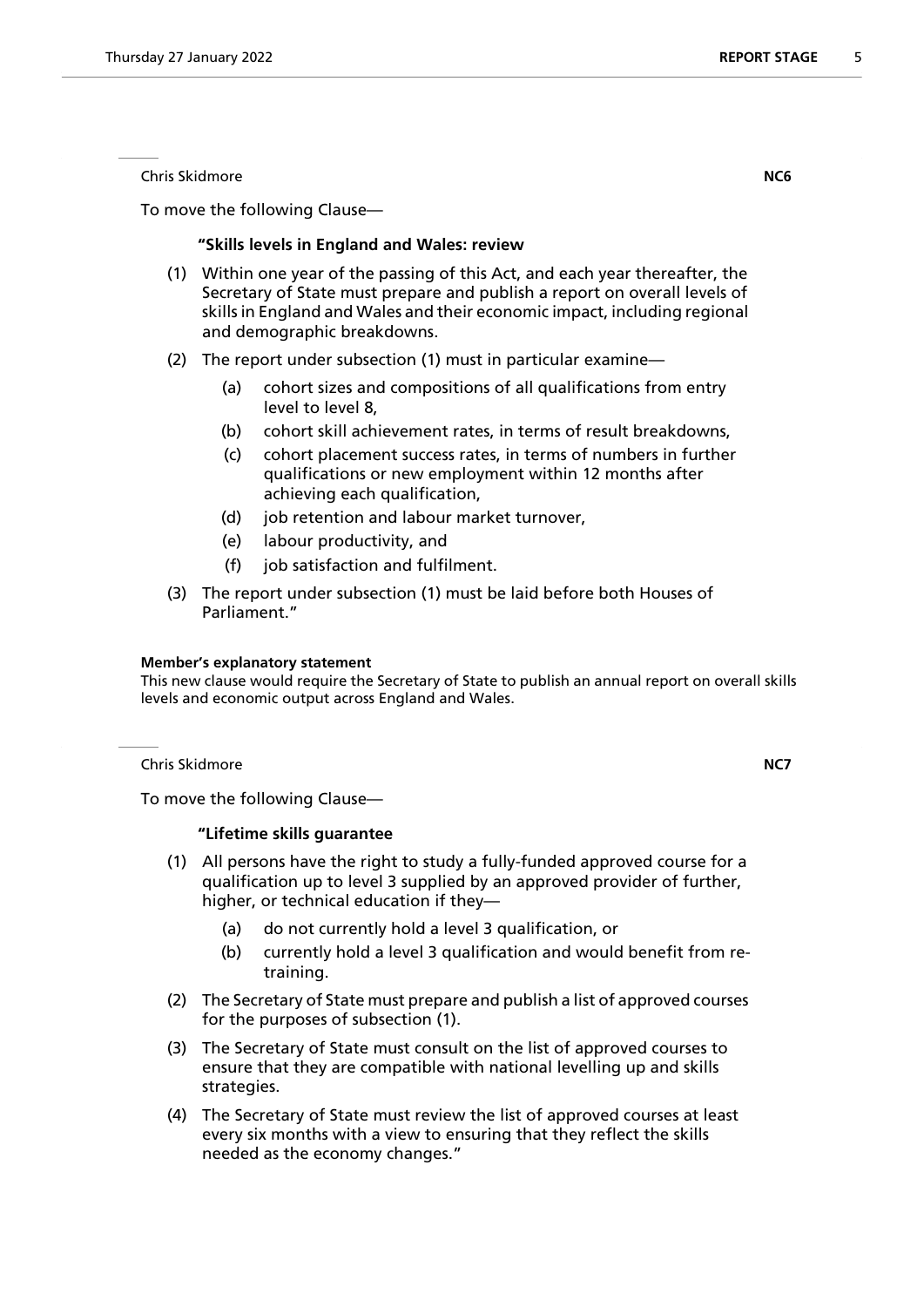#### **Member's explanatory statement**

This new clause places the Government lifetime skills guarantee on a statutory footing, ensuring that those without an A-level or equivalent qualification, or who hold such qualification but would benefit from reskilling, are able to study a fully funded approved course.

Chris Skidmore **NC8**

To move the following Clause—

#### **"National Strategy for Integrated Education**

- (1) The Secretary of State must, before the end of the period of 12 months beginning with the day on which this Act is passed, publish a National Strategy for Integrated Education.
- (2) A strategy under this section must—
	- (a) support the creation or development of courses offering integrated academic and vocational content, or a range of academic and vocational modules which can be combined into hybrid qualifications, at levels 4 to 8;
	- (b) support the creation or development of institutions offering courses under paragraph (a);
	- (c) set out a role for training programme providers in designing courses under paragraph (a).
- (3) The Secretary of State must consult the Institute for Apprenticeships and Technical Education, Ofqual, and Quality Assurance Agency on any strategy to be published under this section.
- (4) The Secretary of State must make regulations within 24 months of the passing of this Act to provide for such elements of the strategy as require enactment through statutory provisions."

Chris Skidmore **NC9**

To move the following Clause—

#### **"Integrated compatibility of modules and accreditation**

- (1) The Secretary of State must publish a National Accreditation Framework for Modular Learning. A framework must include guidance on—
	- (a) the unbundling of modular components of courses and qualifications;
	- (b) the stacking of modular components of courses and qualifications; and
	- (c) the transfer of modular components between institutions,

for the purposes of ensuring—

- (i) transparency;
- (ii) mutual recognition of qualifications across academic, vocational and integrated further and higher education institutions; and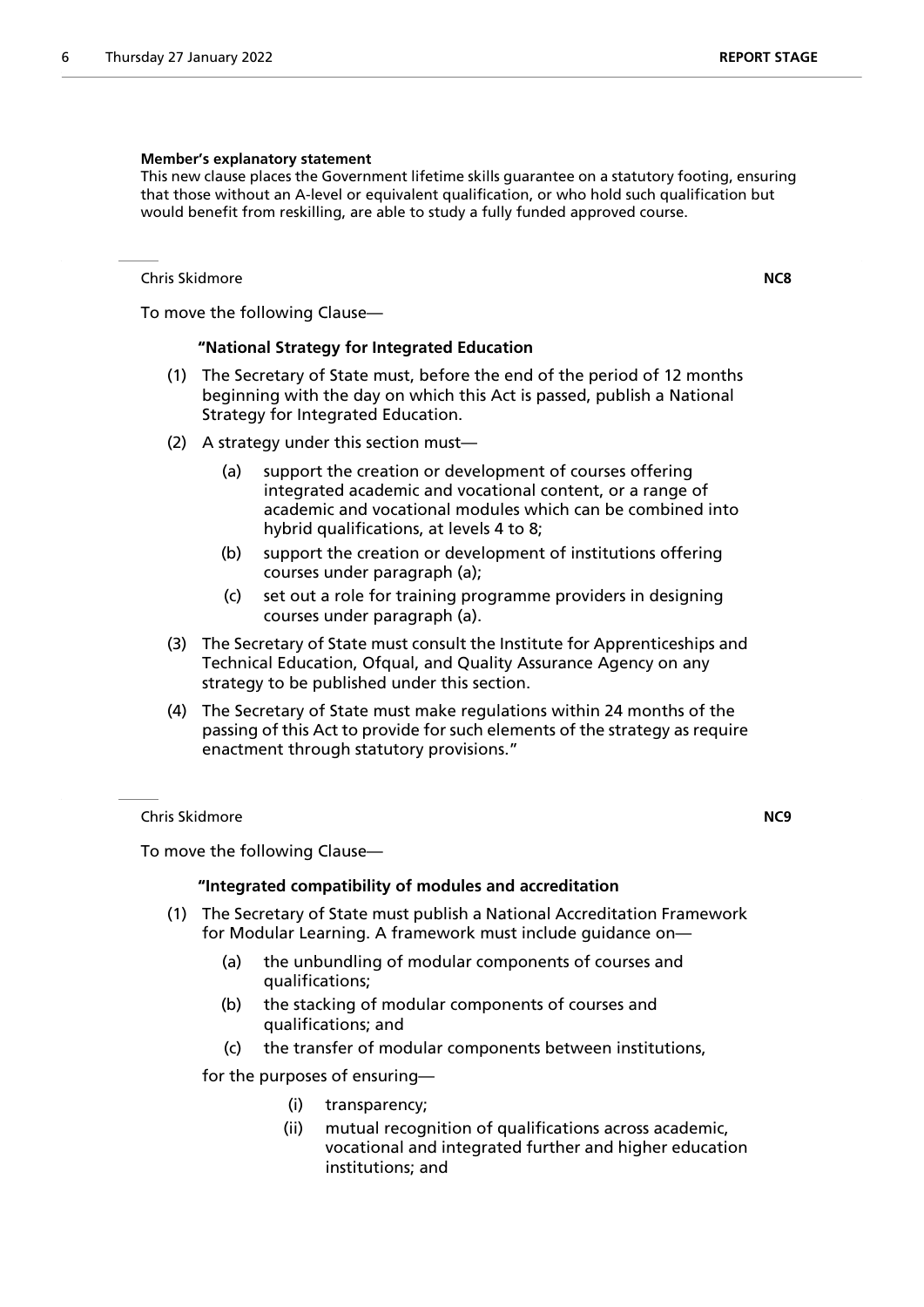- (iii) clarity on the options available to learners for unbundling or stacking modules into an overall
- qualification which meets the needs of their own professional development, and skills gaps within the national labour-market.
- (2) The Institute for Apprenticeships and Technical Education, Ofqual, and Quality Assurance Agency must assist in the preparation of any framework under this section.
- (3) A framework under this section must set out a role for the Institute, Ofqual and the Quality Assurance Agency in ensuring the effective operation of the framework."

Chris Skidmore **NC10**

To move the following Clause—

#### **"Role of employers in employee reskilling**

- (1) The Secretary of State may make regulations for the purpose of ensuring that employers provide—
	- (a) a minimum number of hours per year for in-work training and skills development for employees; and
	- (b) a minimum number of hours of retraining support for courses chosen at the discretion of former employees who have been made redundant, as part of an employer's redundancy package.
- (2) The minimum numbers of hours under section (1)(a) and (b) are to be set by the Secretary of State.
- (3) In this section, "employer" has the same meaning as in section 4.
- (4) The Secretary of State may, by regulation, establish a skills tax credit, for the purpose of—
	- (a) making allowance for funding the provision of time and training under subsection (1); and
	- (b) incentivising and rewarding employers for investing the skills development of their employees."

Peter Aldous **2**

Clause 1, page 2, line 36, after "authority" insert "and further education providers in the specified area"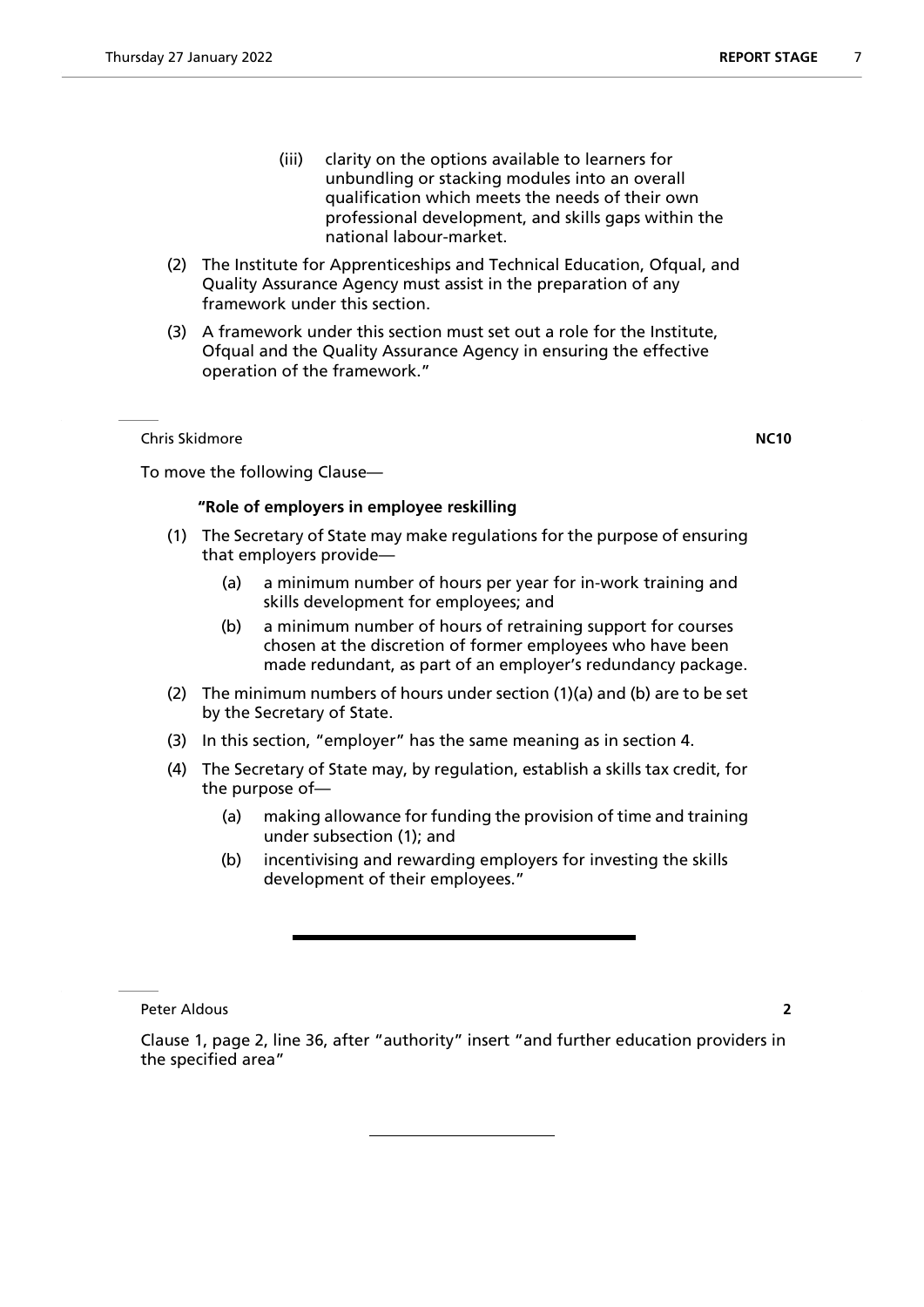Chris Skidmore **4**

Clause 2, page 3, line 20, after "employers", insert "and any relevant community, education, arts, faith and third sector organisations"

Chris Skidmore **5**

Clause 2, page 3, line 41, at end insert—

"(6) The functions of the Secretary of State under this section may also be exercised by a relevant mayoral combined authority in England, where the designation relates to an area within their administrative jurisdiction, provided that education and skills are within the relevant authority's devolved competence."

Chris Skidmore **6**

Clause 3, page 4, line 18, at end insert—

"(5) The functions of the Secretary of State under this section may also be exercised by a relevant mayoral combined authority in England, where the designation relates to an area within their administrative jurisdiction, provided that education and skills are within the relevant authority's devolved competence."

Robert Halfon **1**

Page 17, line 28, leave out Clause 14

**Member's explanatory statement** This amendment is consequential on NC3.

Chris Skidmore **8**

Clause 14, page 17, line 28, at end insert—

"(A1)Section 42A of the Education Act 1997 (Provision of careers guidance in schools in England) is amended as follows—

After subsection (4)(c), insert—

"(d) is provided by a person who is registered with the Career Development Institute, and who holds a level 4 qualification.""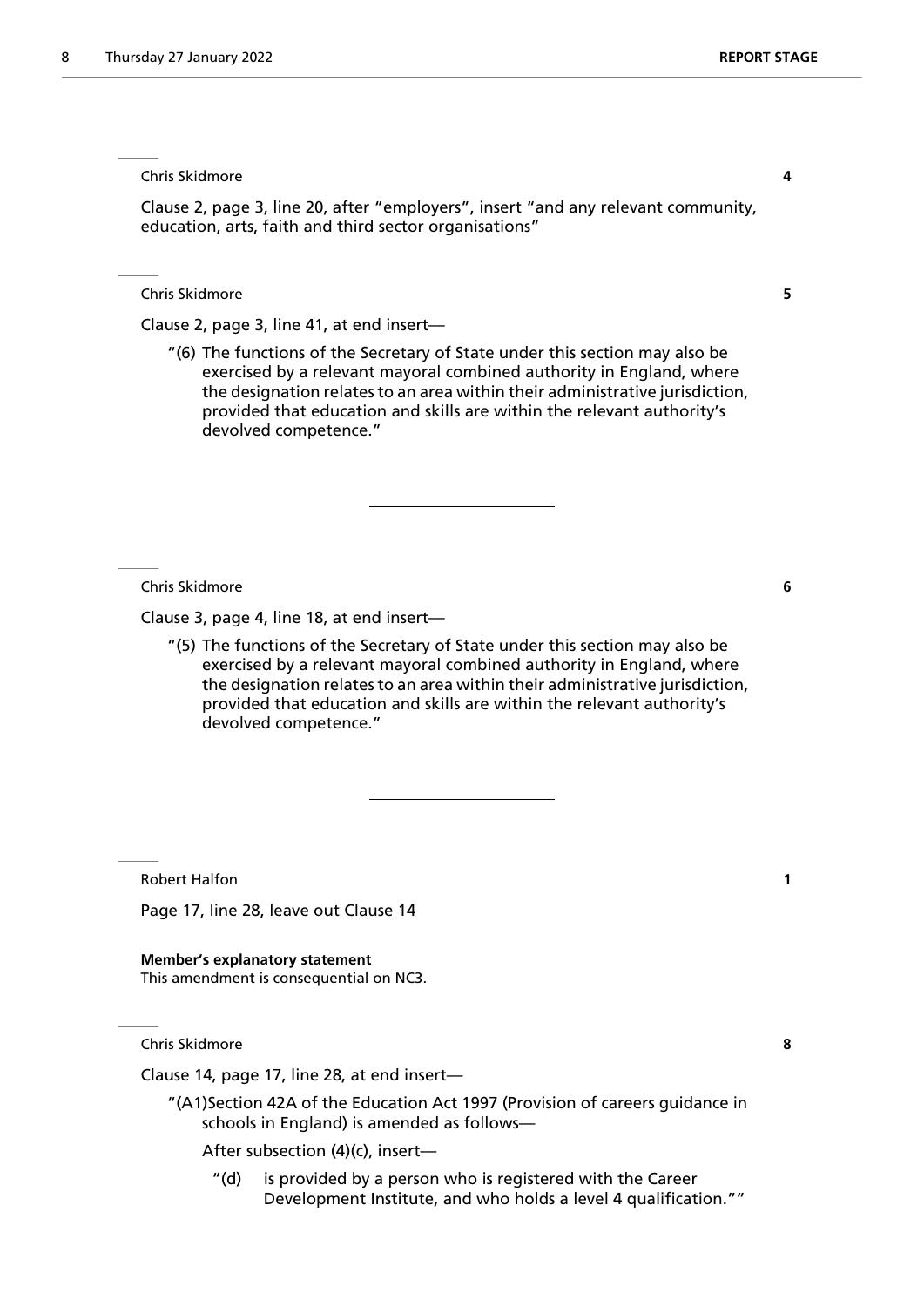Chris Skidmore **7**

Clause 14, page 19, line 1, at end insert—

"(9B) Local Authorities shall have oversight of the provisions in subsection (2A) and subsection (5), for the purposes of ensuring the provision of careers advice is consistent and high quality."

Chris Skidmore **3**

Clause 15, page 20, line 29, at end insert—

- "(3) After section 22(2)(c) of the Teaching and Higher Education Act 1998 insert—
	- "(ca) for the establishment of a system of means-tested financial grants, for the purpose of ensuring that financial hardship is not a dissuading factor in the take-up of higher education or further education modules or courses.""

# Order of the House

### **[15 November 2021]**

That the following provisions shall apply to the Skills and Post-16 Education Bill [Lords]:

#### **Committal**

1. The Bill shall be committed to a Public Bill Committee.

#### **Proceedings in Public Bill Committee**

- 2. Proceedings in the Public Bill Committee shall (so far as not previously concluded) be brought to a conclusion on Tuesday 7 December 2021.
- 3. The Public Bill Committee shall have leave to sit twice on the first day on which it meets.

#### **Proceedings on Consideration and Third Reading**

- 4. Proceedings on Consideration shall (so far as not previously concluded) be brought to a conclusion one hour before the moment of interruption on the day on which those proceedings are commenced.
- 5. Proceedings on Third Reading shall (so far as not previously concluded) be brought to a conclusion at the moment of interruption on that day.
- 6. Standing Order No. 83B (Programming committees) shall not apply to proceedings on Consideration and Third Reading.